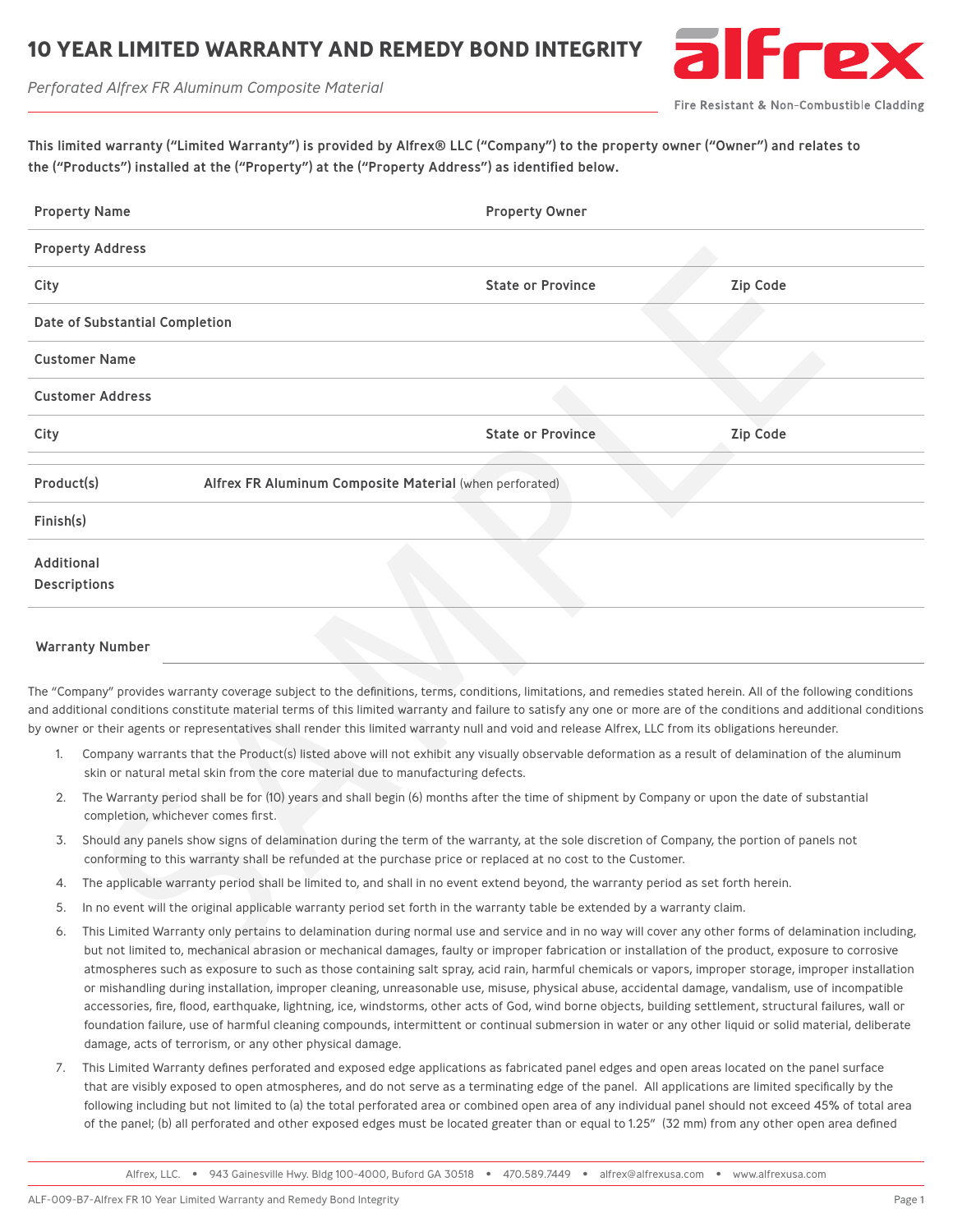## **10 YEAR LIMITED WARRANTY AND REMEDY BOND INTEGRITY**





Fire Resistant & Non-Combustible Cladding

as a terminating edge of the panel; (c) this warranty will be applicable only for installations located greater than or equal to 1 mile (1.6 km) from any coastline, saltwater, or brackish saltwater; (d) panels must be washed and maintained as stipulated in point 7. Any failure to satisfy the conditions contained herein shall result in this warranty becoming null and void. This Limited Warranty does not extend to, or cover any failure caused by perforation or fabrication processes or unapproved machinery and equipment which (a) may cause potential heat damage to the top paint layer, (b) leave exposed aluminum vulnerable to oxidation, paint degradation, or delamination, (c) are not specifically approved by Alfrex prior to issuance of the warranty.

- 8. This warranty does not cover weathering of any exposed core material due to UV radiation exposure.
- 9. Under no circumstances will Alfrex, LLC be held liable for any incidental, special, punitive, or consequential damages and shall not be responsible for the installation or maintenance of the Customer's panels.
- 10. In no event does Alfrex LLC cover the cost of labor or sundry materials required to remove and/or replace any defective product.
- 11. All claims must be submitted in writing to Alfrex LLC in 943 Gainesville Hwy. Bldg. 100-4000 Buford, GA 30518. All claims must be accompanied by this certificate, fully completed and signed by the customer that furnished the product to the owner. In order to qualify for warranty coverage, all claims must be submitted within (30) days from the date the damage is first discovered or could have been discovered. No claims can be submitted (30) days after expiration of the warranty period.
- 12. Alfrex, LLC shall be given a reasonable opportunity to inspect the product claimed to be defective. All warranty work will be performed by Alfrex, LLC or by a company, customer, contractor, applicator, or distributor selected by Alfrex, LLC. At no time does this warranty confer upon the claiming party or any other party the right to proceed with repair, replacement or restoration without written notice and agreement by a duly authorized officer of Alfrex, LLC following the rules and regulations set herein, and the abiding of all maintenance of such panels of the industry standards to which the Customer belongs with respect to handling, delivering, storing, processing, treating, installing and maintaining. Any failure to satisfy the conditions contained herein or proceeding with such work undertaken by the claiming party or any other party shall be for the claiming party's own account, and shall be construed as a waiver by the Customer or Owner of any right they may have for enforcement of this warranty, and shall result in this warranty becoming null and void. Is warranty does not cover weatening of any occurse con reasted due to UV radiation exposure.<br>In section of crumatances will Afree, LLC be held liable for any incidental, special, puntitive, or consequential damages and sh
- 13. As color variances may occur between replacement or refinished product in comparison with the originally installed product due to normal weathering and aging of the originally installed product, this condition will not be indicative of a defect in either the replacement product or the originally installed product.
- 14. The warranty for any replaced Product(s) shall be only for the remainder of the original warranty period applicable to the Product(s).
- 15. This Limited Warranty is given solely to the Owner and is non-transferable and non-assignable.
- 16. Alfrex LLC reserves the right to discontinue or modify its products lines. If the original product is no longer available, Alfrex LLC agrees to use commercially reasonable efforts to substitute a comparable product.
- 17. This warranty is subject to, enforced by, and construed according to the laws of the State of Georgia. Any legal action to enforce or construe any portion of this warranty shall be brought in a Court of Company's choice in Georgia.
- 18. Any attempt to construe this warranty, be it by law or other legal means, that ultimately leads to any court of competent jurisdiction stating any provision herein as invalid or unenforceable the remainder of the provisions following shall come into effect. These provisions shall come into effect as though the prior provisions had not been contained herein.
- 19. The United Nations Convention on Contracts for the International Sale of Goods is expressly disclaimed and does not apply to the sale of Seller products. Any and all disputes between the parties that may arise pursuant to this order will be heard and determined before an appropriate arbitrator, federal or state court located in Atlanta, Georgia. The owner hereto acknowledges such court has the jurisdiction to interpret and enforce the provisions herein and/ or an arbitrator's judgment, and the owner and the Customer waives any and all objections that they may have as to personal jurisdiction or venue in any of the above courts.
- 20. Company has the right to termination of the warranty at any time if a (30) day notice is given to the Customer prior to Rights accruing to Customer are not lost prior to termination.
- 21. All information hereto shall be adhered to by both parties and shall not extend beyond the directives made herein. No modification shall be made without the understanding, consent, and signing by both Customer and Company of a contract explicitly stating this warranty's subsequent modification.
- 22. EXCEPT AS SET FORTH HEREIN, ALFREX, LLC MAKES NO OTHER EXPRESS WARRANTIES AND DISCLAIMS ANY IMPLIED WARRANTIES, INCLUDING ANY IMPLIED WARRANTY OF MERCHANTABILITY OR FITNESS FOR A PARTICULAR PURPOSE OR USE, WITH RESPECT TO ANY OF THE PRODUCTS.
- 23. IT IS UNDERSTOOD AND AGREED THAT THE REMEDIES PROVIDED FOR HEREIN FOR THE FINISH OF THE PRODUCT DESCRIBED ABOVE ARE EXCLUSIVE WHETHER FOR BREACH OF EXPRESS WARRANTIES OR OTHERWISE AND SHALL CONSTITUTE THE OWNER'S EXCLUSIVE REMEDY AND ALFREX,